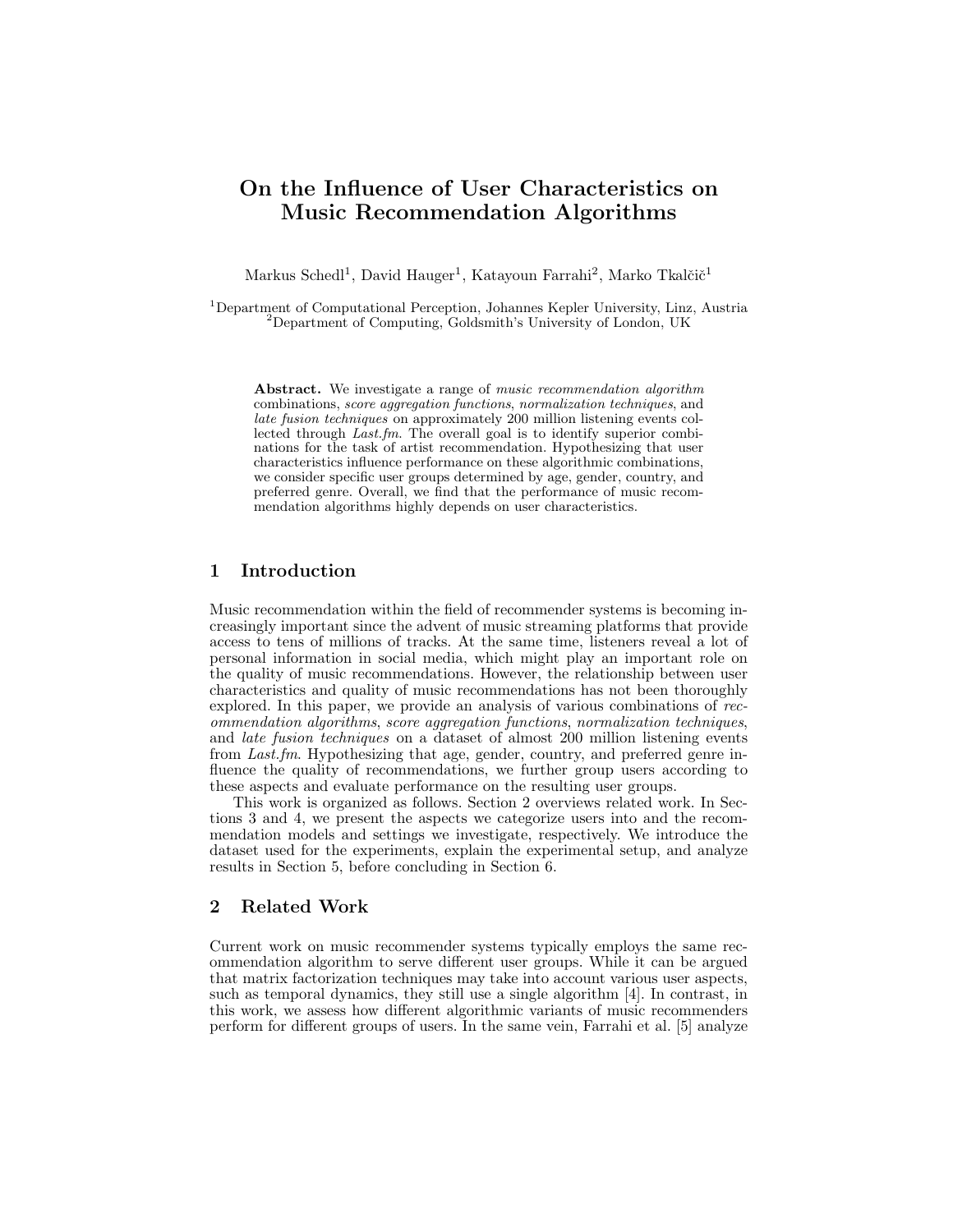how aspects of listening frequency, diversity, and mainstreaminess influence recommendation models, but they use a relatively small and sparse dataset mined from microblogs.

Work that integrates user aspects into music recommendation algorithms includes Kaminskas et al. [7], who propose a hybrid matching method to recommend music for places of interest. Baltrunas et al. [1] target music recommendation in a car, taking into account driver and traffic conditions. Zangerle et al. [10] propose an approach that exploits user-based co-occurrences of music items mined from Twitter data. Chen and Shen [2] propose a recommendation approach that integrates user location, listening history, music descriptors, and global music popularity trends inferred from microblogs.

In this work, we chose the music platform *Last.fm* to gather a real-world dataset, since it has been shown to attract users of a wide variety of music tastes [9]. In contrast, existing work commonly makes use of rather small and noisy datasets, typically gathered from Twitter and including a maximum of a few million listening events [6].

#### 3 User Characteristics

To investigate which aspects of the listener influence the performance of music recommendation algorithms, we categorize each user according to the following attributes. Typewriter font is used to indicate the abbreviations for categories used to indicate user sets for the results.

Age: Listeners from 8 possible age groups are considered. These ranges are [6-17],  $[18-21], [22-25], [26-30], [31-40], [41-50], [51-60], [61-100]$ : US age [Start-End].

Gender: A listener's gender is considered (i.e. male or female): US\_gender\_[male|female].

Country: Last.fm provides the user with a choice of 240 countries to select from. For reasons of computational complexity and significance of results, we focus on users from the top 6 countries (USA, UK, Brazil, Russia, Germany, and Poland). Each of these has more than 500 users and all other countries are assigned less than half of the number of users of any top 6 country: US country [US|UK|BR|RU|DE|PL].

Genre: We categorize listeners according to their preferred genre(s). Assuming that people are typically highly affine to at most 3 different genres, we compute the share of a user's listening events for each genre among all her listening events. Each user is then categorized into all genre classes for which her listening share exceeds 30% of her total listening events. This way a user is assigned none, one, two, or three genre classes. We finally create user sets for 5 representative genres: US genre [jazz|rap|folk|blues|classical].

# 4 Recommendation Methods

We assess several recommendation algorithms for the task of music artist recommendation, in particular, standard user-based collaborative filtering (CF), a popularity-based algorithm (PB), and an algorithm based on user distance with respect to political or *cultural regions* (CULT). The PB algorithm recommends the most popular artists (i.e. most frequently played) in the dataset. The CULT method defines the target user's nearest neighbors as those that reside in the same country, and recommends their preferred music. As baseline, we include a recommender that proposes items of randomly picked users (RB). For the CF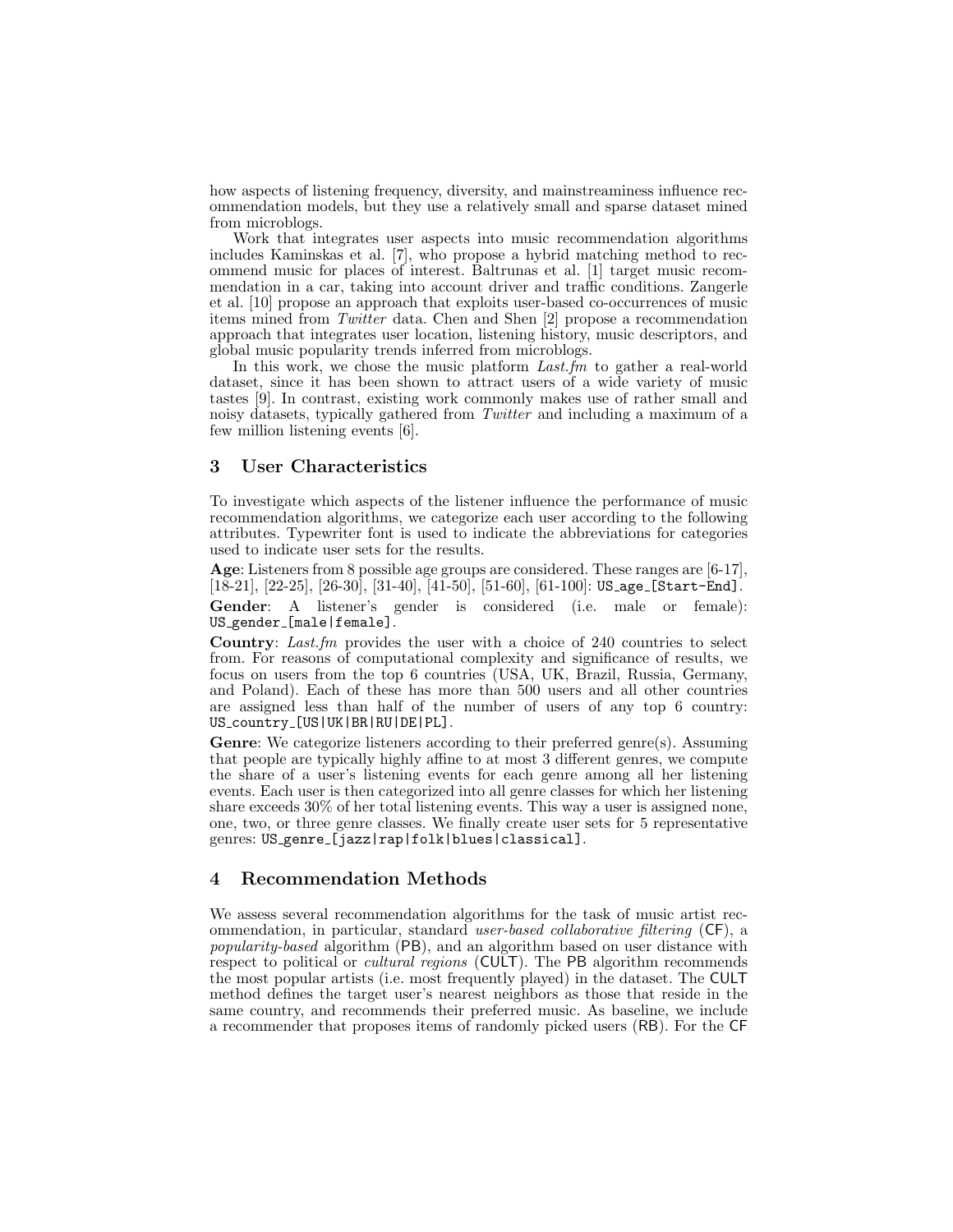and CULT algorithms, we define two aggregation functions (arithmetic mean and maximum) which are used to create an overall ranking of artists to recommend, as an aggregation of similarity scores of the target user's nearest neighbors.

In addition to single methods (PB,  $CF_{[mean, max]}$ ,  $CULT_{[mean, max]}$ , and RB), we analyze combinations of two and three algorithms. More precisely, we look into all possible variants: PB+CF, PB+CULT, CF+CULT, and PB+CF+CULT. For these combined variants, a variety of *normalization functions*  $(n)$  and *fusion* functions  $(f)$  are defined. We consider four methods to normalize the scores of different recommendation methods before fusing their results:  $n_{none}$  indicates no normalization is performed;  $n_{gauss}$  refers to Gaussian normalization;  $n_{sumtol}$ and  $n_{maxtol}$  linearly stretches the scores so that their sum equals 1 or their maximum value equals 1, respectively. After scores have been normalized, the results of individual recommenders can be fused. Five fusion functions are investigated:  $f_{max}$ ,  $f_{mean}$ ,  $f_{sum}$ ,  $f_{multiply}$ , and  $f_{borda}$ . While the former four fuse the scores of the individual recommenders directly, by computing their maximum, arithmetic mean, sum, or product, the latter performs rank aggregation based on Borda count [3]. To facilitate perception of individual experiments, we define a standardized scheme. We use sans-serif font for denominations of experiments. For instance,  $PB+CF_{mean}+CULT_{max}$   $(n_{gauss}, f_{multiply})$  refers to an experiment in which three algorithms (PB, CF, and CULT) are combined. While the CF recommender employs the mean as aggregation function, CULT employs the maximum. Before fusing the results of the three recommenders by multiplying the item scores, Gaussian normalization is performed.

# 5 Evaluation

#### 5.1 Dataset

In order to conduct experiments on a large scale, a dataset of almost 200 million listening events has been fetched through the Last.fm API.<sup>1</sup> To this end, we select a random subset of 16,429 active users and obtain their listening histories of up to 20,000 listening events. After data cleansing, this eventually yields 191,108,462 listening events to 1,140,014 unique artists. The average number of listening events per user is  $11,603 \pm 7,130$ .

#### 5.2 Experimental Setup

We perform 5-fold cross-validation on a per-user basis, i.e. using 80% of each user's listening history for training and 20% for testing. Given the components of one recommendation experiment, there is a total of 1,640 different algorithmic combinations per user set (recommendation model, number of recommended items, aggregation function, normalization function, and fusion technique). The investigated 4 user categories with a total of 21 attributes thus require 34,440 individual runs.

We measure performance in terms of precision, recall, and F-measure, for various numbers [10–1000] of recommended artists. Please note that there exists a natural upper limit for achievable recall, because several artists in the dataset are listened to by only a single user, can hence never be recommended. This upper limit is 38.63% for the entire dataset, not grouping by any user set.

 $\frac{1}{1}$ http://www.last.fm/api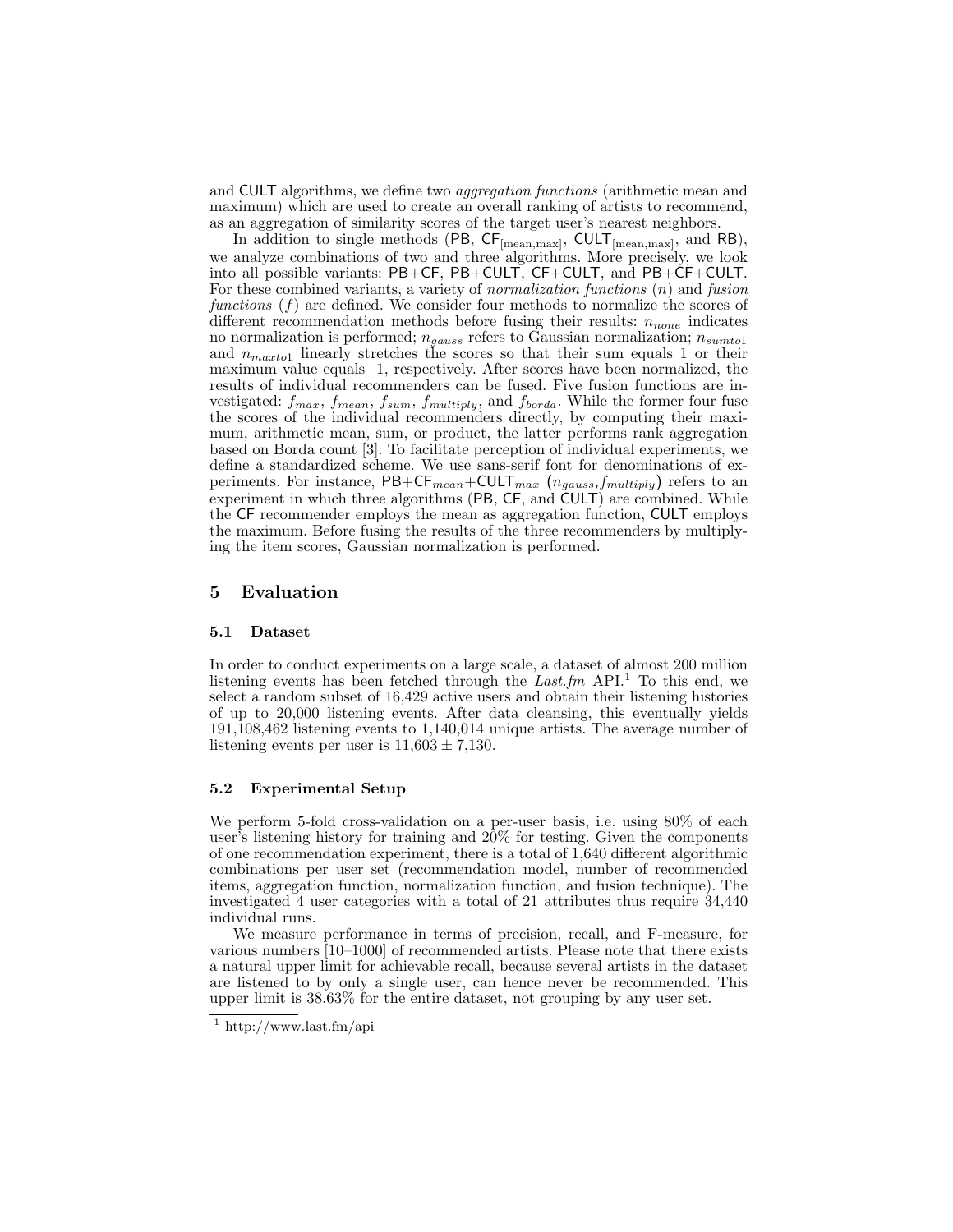| Method                                |              | Precision               | Recall |             | $F-score$ |         |  |  |  |  |  |  |
|---------------------------------------|--------------|-------------------------|--------|-------------|-----------|---------|--|--|--|--|--|--|
|                                       | avg          | $\overline{\text{max}}$ | avg    | max         |           | avg max |  |  |  |  |  |  |
| US_age_06-17                          |              |                         |        |             |           |         |  |  |  |  |  |  |
| $RB(n_{none})$                        | 1.44         | 2.06                    | 7.43   | 19.81       | 1.63      | 2.05    |  |  |  |  |  |  |
| $PB + CF_{mean}(n_{none}, f_{max})$   | 4.26         | 8.20                    | 16.44  | 34.87       | 4.37      | 5.61    |  |  |  |  |  |  |
| $PB + CF_{mean}(n_{none}, f_{borda})$ | 4.21         | 7.41                    | 16.93  | 34.76       | 4.42      | 5.69    |  |  |  |  |  |  |
| US_age_18-21                          |              |                         |        |             |           |         |  |  |  |  |  |  |
| $\overline{RB(n_{none})}$             | 1.51         | 1.94                    | 5.45   | 14.37       | 1.64      | 2.28    |  |  |  |  |  |  |
| $CF_{mean}(n_{none})$                 | 5.15         | 9.66                    | 14.47  | 33.02       | 4.94      | 6.04    |  |  |  |  |  |  |
| $PB + CF_{mean}(n_{none}, f_{borda})$ | 5.37         | 8.92                    | 15.36  | 33.41       | 5.27      | 6.46    |  |  |  |  |  |  |
| US_age_22-25                          |              |                         |        |             |           |         |  |  |  |  |  |  |
| $\overline{RB(n_{none})}$             | 1.61         | 1.98                    | 4.60   | 11.98       | 1.65      | 2.37    |  |  |  |  |  |  |
| $PB(n_{none})$                        | 5.25         | 9.02                    | 11.61  | 25.20       | 4.74      | 5.98    |  |  |  |  |  |  |
| $CF_{mean}(n_{none})$                 | 4.93         | 9.85                    | 8.34   | 21.90       | 4.10      | 5.74    |  |  |  |  |  |  |
| US_age_26-30                          |              |                         |        |             |           |         |  |  |  |  |  |  |
| $\overline{RB(n_{none})}$             | 1.62         | 1.95                    | 3.85   | 10.23       | 1.59      | 2.36    |  |  |  |  |  |  |
| $PB(n_{none})$                        | 5.46         | 8.77                    | 10.24  | 22.41       | 4.73      | 5.95    |  |  |  |  |  |  |
| $CF_{mean}(n_{none})$                 | 5.09         | 8.97                    | 9.57   | 22.30       | 4.32      | 5.27    |  |  |  |  |  |  |
| US_age_31-40                          |              |                         |        |             |           |         |  |  |  |  |  |  |
| $\overline{RB(n_{none})}$             | 1.71         | 1.85                    | 3.35   | 8.92        | 1.59      | 2.51    |  |  |  |  |  |  |
| $PB(n_{none})$                        | 5.90         | 9.93                    |        | 9.18 20.20  | 4.72      | 5.88    |  |  |  |  |  |  |
| US_age_41-50                          |              |                         |        |             |           |         |  |  |  |  |  |  |
| $RB(n_{none})$                        | 1.79         | 2.30                    | 3.48   | 9.38        | 1.62      | 2.65    |  |  |  |  |  |  |
| $CF_{mean}(n_{none})$                 | 6.07         | 9.68                    | 9.53   | 20.61       | 4.84      | 6.18    |  |  |  |  |  |  |
|                                       | US_age_51-60 |                         |        |             |           |         |  |  |  |  |  |  |
| $\overline{RB(n_{none})}$             | 1.85         | 2.36                    | 3.69   | 9.40        | 1.68      | 2.56    |  |  |  |  |  |  |
| $CF_{mean}(n_{none})$                 |              | 6.02 10.78              |        | 9.64 20.12  | 4.74 6.14 |         |  |  |  |  |  |  |
|                                       | $US_age_61-$ |                         |        |             |           |         |  |  |  |  |  |  |
| $\overline{RB(n_{none})}$             | 1.45         | 1.67                    | 3.65   | 8.75        | 1.42      | 2.30    |  |  |  |  |  |  |
| $CF_{mean}(n_{none})$                 | 4.23         | 7.51                    | 8.47   | 18.74       | 3.55      | 4.43    |  |  |  |  |  |  |
| $PB + CF_{mean}(n_{none}, f_{max})$   | 4.24         | 7.51                    | 8.52   | 18.88       | 3.56      | 4.43    |  |  |  |  |  |  |
| $PB + CF_{mean}(n_{none}, f_{borda})$ | 3.87         | 5.63                    | 8.59   | 19.37       | 3.47      | 4.27    |  |  |  |  |  |  |
|                                       |              |                         |        |             |           |         |  |  |  |  |  |  |
|                                       |              | US_gender_male          |        |             |           |         |  |  |  |  |  |  |
| $RB(n_{none})$                        | 0.74         | 1.54                    | 1.70   | 8.22        | 0.77      | 2.10    |  |  |  |  |  |  |
| $PB(n_{none})$                        | 2.47         | 6.64                    | 4.92   | 19.88       | 2.45      | 5.51    |  |  |  |  |  |  |
| $PB + CF_{mean}(n_{sumtol}, f_{max})$ | 0.79         | 6.34                    | 0.79   | 6.34        | 0.79      | 6.34    |  |  |  |  |  |  |
| US_gender_female                      |              |                         |        |             |           |         |  |  |  |  |  |  |
| $\overline{RB(n_{none})}$             | 1.78         | 2.13                    | 5.31   | 13.87       | 1.85      | 2.70    |  |  |  |  |  |  |
| $PB(n_{none})$                        | 5.63         | 9.28                    |        | 12.88 27.72 | 5.18      | 6.47    |  |  |  |  |  |  |
| $PB + CF_{mean}(n_{sumtol}, f_{max})$ | 3.03         | 9.86                    | 1.52   | 6.62        | 1.66      | 6.62    |  |  |  |  |  |  |

Table 1. Average and maximum precision, recall, and F-measure for best performing methods and algorithmic combinations, on categories US age (upper part) and US gender (lower part).

#### 5.3 Discussion

Due to space limitations, we cannot provide here the entire set of results for each algorithmic combination. We hence only show the results of the best performing variants (in terms of average and maximum precision, recall, and F-measure) for each user category and attribute. Results for categories age and gender are shown in Table 1; results for country and genre are depicted in Table 2.

Main general findings from these results are that (i) fusing scores of different recommenders frequently outperforms single variants, (ii) using the mean as aggregation function for  $CF$  almost always outperforms the maximum,<sup>2</sup> and (iii) recommendations are overall better when categorizing users according to age and country than according to gender or genre. Analyzing the results per category in detail, we make other interesting observations:

- Younger people seem to be easier to satisfy by recommending overall popular music, whereas mid-aged and elder listeners (41-100) should be offered collaborative filtering recommendations (or combinations that include CF).
- By recommending music using the PB approach it seems slightly easier to satisfy women than men; otherwise no substantial differences between genders can be made out.

 $^{\rm 2}$  This is not the case for currently investigated content-based recommenders.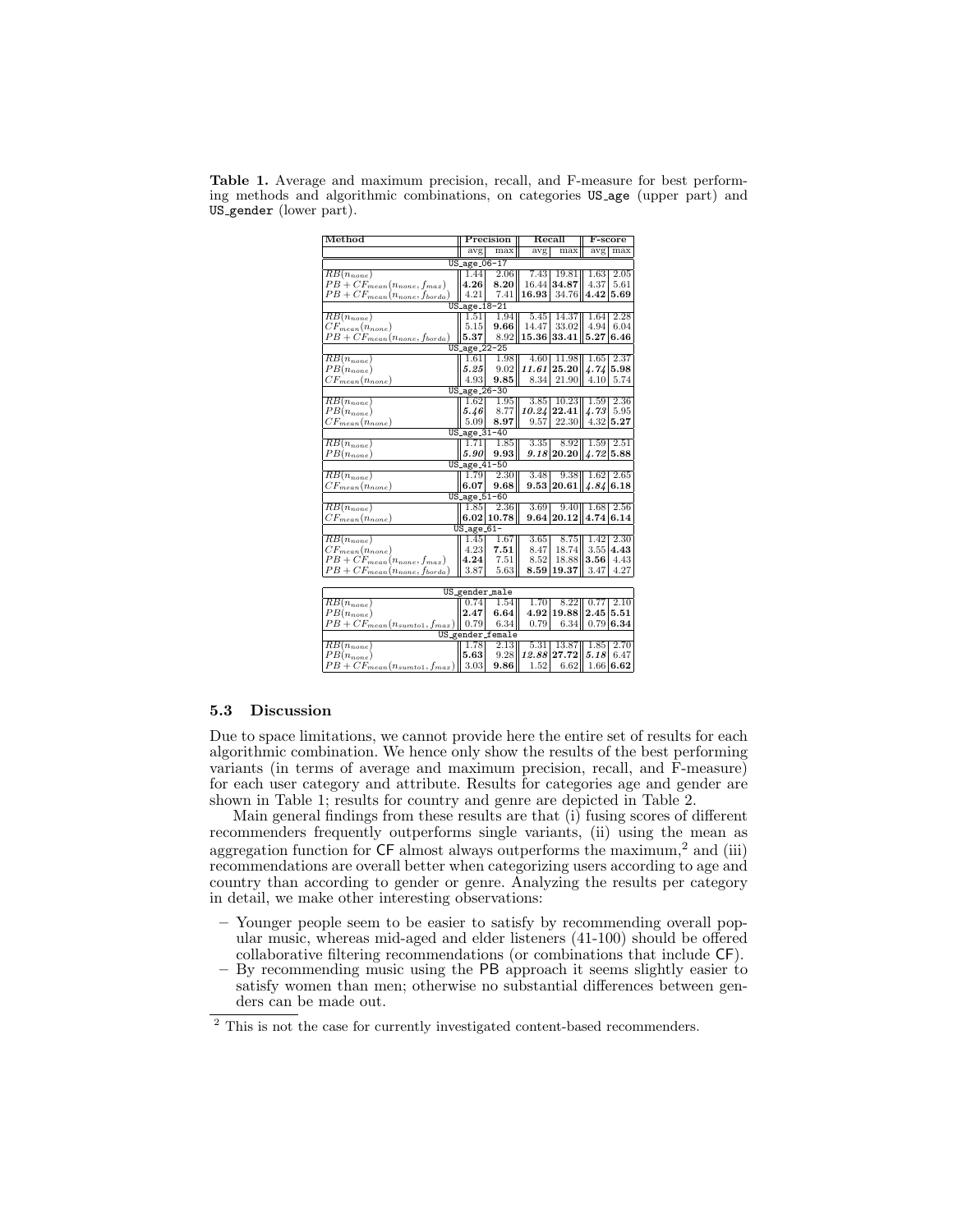| Method                                              |          | Precision  |       | Recall        |               | F-score        |  |  |  |  |  |
|-----------------------------------------------------|----------|------------|-------|---------------|---------------|----------------|--|--|--|--|--|
|                                                     |          | avg<br>max |       | max<br>avg    |               | $\rm{avg}$ max |  |  |  |  |  |
| US_country_US                                       |          |            |       |               |               |                |  |  |  |  |  |
| $RB(n_{none})$                                      | 2.00     | 2.58       | 4.63  | 11.93         | 1.94          | 2.81           |  |  |  |  |  |
| $CF_{mean}(n_{none})$                               | 6.12     | 10.93      | 11.50 | 26.57         | 5.21          | 6.31           |  |  |  |  |  |
| $PB + CF_{max}(n_{sumto1}, f_{sum})$                | 3.12     | 6.72       |       | 10.94 27.34   | 4.11          | 6.96           |  |  |  |  |  |
| $PB + CF_{max}(n_{none}, f_{borda})$                | 6.34     | 10.46      | 12.21 | 27.24         | $_{\rm 5.52}$ | 6.85           |  |  |  |  |  |
| US_country_UK                                       |          |            |       |               |               |                |  |  |  |  |  |
| $RB(n_{none})$                                      | 2.11     | 2.47       | 4.89  | 12.61         | 2.07          | 3.00           |  |  |  |  |  |
| $CF_{mean}(n_{none})$                               | 6.79     | 12.07      |       | 12.20 26.92   | 5.67          | 7.10           |  |  |  |  |  |
| US_country_BR                                       |          |            |       |               |               |                |  |  |  |  |  |
| $\overline{RB(n_{none})}$                           | 1.93     | 2.75       | 7.37  | 18.18         | 2.07          | 2.74           |  |  |  |  |  |
| $CF_{mean}(n_{none})$                               | 6.44     | 12.35      | 19.41 | 42.59         |               | 6.30 7.87      |  |  |  |  |  |
| US_country_RU                                       |          |            |       |               |               |                |  |  |  |  |  |
| $\overline{RB}(n_{none})$                           | 1.28     | $1.65\,$   | 3.44  | 9.08          | 1.26          | 1.83           |  |  |  |  |  |
| $PB(n_{none})$                                      | 4.79     | 8.25       | 10.18 | 21.97         |               | 4.16 5.13      |  |  |  |  |  |
| US_country_DE                                       |          |            |       |               |               |                |  |  |  |  |  |
| $RB(n_{none})$                                      | 1.58     | 1.79       | 4.06  | 10.63         | 1.54          | 2.29           |  |  |  |  |  |
| $CF_{mean}(n_{none})$                               | 5.73     | 10.16      |       | 11.94 26.79   | 4.96 6.18     |                |  |  |  |  |  |
| US_country_PL                                       |          |            |       |               |               |                |  |  |  |  |  |
| $\overline{RB(n_{none})}$                           | 1.64     | 1.96       | 5.81  | 14.97         | 1.77          | 2.46           |  |  |  |  |  |
| $CF_{mean}(n_{none})$                               | 5.68     | 10.70      |       | 15.16 34.17   | 5.34          | 6.63           |  |  |  |  |  |
|                                                     |          |            |       |               |               |                |  |  |  |  |  |
| US_genre_jazz                                       |          |            |       |               |               |                |  |  |  |  |  |
| $\overline{RB}(n_{none})$                           | 1.21     | 1.49       | 9.56  | 26.64         | 1.47          | 1.82           |  |  |  |  |  |
| $PB(n_{none})$                                      | 2.78     | 5.01       | 16.74 | 35.44         | 3.13          | 3.88           |  |  |  |  |  |
| $PB + CF_{mean}(n_{none}, f_{multiply})$            | 2.71     | 4.92       |       | $16.10$ 35.63 | 3.01          | 3.76           |  |  |  |  |  |
| US_genre_rap                                        |          |            |       |               |               |                |  |  |  |  |  |
| $RB(n_{none})$                                      | 0.88     | $1.00\,$   | 9.03  | 25.77         | 1.17          | 1.57           |  |  |  |  |  |
| $CF_{mean}(n_{none})$                               | 2.58     | 5.24       | 16.20 | 33.28         | 2.90          | 3.85           |  |  |  |  |  |
| $PB + CF_{mean}(n_{none}, f_{max})$                 | $2.59\,$ | 5.24       | 16.42 | 34.73         | 2.90          | 3.85           |  |  |  |  |  |
| $PB + CF_{mean}(n_{none}, f_{multiply})$            | 2.22     | 3.73       | 16.78 | 36.67         | 2.66          | 3.48           |  |  |  |  |  |
| $PB + CF_{mean}(n_{none}, f_{borda})$               | 2.48     | 4.77       | 17.21 | 35.94         | 2.87          | 3.60           |  |  |  |  |  |
| US_genre_folk                                       |          |            |       |               |               |                |  |  |  |  |  |
| $\overline{RB(n_{none})}$                           | 1.15     | 1.50       | 9.12  | 25.53         | 1.46          | 1.94           |  |  |  |  |  |
| $CF_{mean}(n_{none})$                               | 3.57     | 7.42       | 18.41 | 38.10         | 3.86          | 5.10           |  |  |  |  |  |
| $PB + CF_{mean}(n_{none}, f_{multiply})$            | 3.18     | 5.74       |       | 18.44 39.55   | 3.59          | 4.58           |  |  |  |  |  |
| $PB + CF_{mean}(n_{none}, f_{borda})$               | 3.46     | 7.05       | 18.99 | 39.19         | 3.82          | 4.96           |  |  |  |  |  |
| $PB + CF_{mean} + CULT_{mean}(n_{none}, f_{max})$   | 3.57     | 7.42       | 18.56 | 38.86         | 3.87          | 5.10           |  |  |  |  |  |
| US_genre_blues                                      |          |            |       |               |               |                |  |  |  |  |  |
| $\overline{RB(n_{none})}$                           | 1.59     | 2.88       | 6.66  | 23.99         | 1.77          | 3.18           |  |  |  |  |  |
| $PB + CF_{mean}(n_{maxtol}, f_{mean})$              | 2.73     | 4.73       | 24.20 | 53.88         | 3.30          | 4.10           |  |  |  |  |  |
| $PB + CF_{max}(n_{none}, f_{multiply})$             | 2.85     | 5.93       | 23.11 | 52.68         | 3.32          | 3.96           |  |  |  |  |  |
| $PB + CF_{mean} + CULT_{mean}(n_{match}, f_{mean})$ | 2.72     | 4.67       | 24.20 | 53.88         | 3.30          | 4.11           |  |  |  |  |  |
| US_genre_classical                                  |          |            |       |               |               |                |  |  |  |  |  |
| $\overline{RB(n_{none})}$                           | 1.28     | 2.35       | 3.74  | 11.65         | 1.27          | 2.35           |  |  |  |  |  |
| $CF_{mean}(n_{none})$                               | 2.29     | 7.08       | 6.58  | 16.49         | 2.18          | 4.38           |  |  |  |  |  |
| $PB + CF_{mean}(n_{maxtol}, f_{mean})$              | 2.77     | 5.54       | 17.31 | 37.77         | $_{3.13}$     | 4.42           |  |  |  |  |  |
|                                                     | 2.79     | 6.23       | 16.85 | 37.10         | 3.08          | 4.56           |  |  |  |  |  |
| $PB + CF_{mean}(n_{none}, f_{borda})$               | 2.81     | 6.23       | 17.07 | 37.35         | 3.11          | 4.52           |  |  |  |  |  |
| $PB + CF_{max}(n_{sumto1}, f_{mean})$               |          |            |       |               |               |                |  |  |  |  |  |
| $PB + CF_{max}(n_{maxtol}, f_{mean})$               | 2.76     | 5.38       | 17.32 | 37.85         | 3.13          | 4.50           |  |  |  |  |  |

Table 2. Average and maximum precision, recall, and F-measure for best performing methods and algorithmic combinations, on categories US country (upper part) and US genre (lower part).

- While listeners in most investigated countries are served well by CF approaches, Russian listeners seem to prefer highly popular mainstream music (PB). For US citizens, the right mixture of popular music and music listened to by like-minded people yields best results.
- Including cultural aspects (CULT) most strongly contributes to increased performance for lovers of folk and blues. The surprisingly good performance of PB for jazz aficionados indicates that they may prefer overall popular jazz music, whereas combinations of PB and CF provide most accurate recommendations for fans of rap and classical music.

In order to see if there is a significant winning method within the user groups, we perform pairwise significance tests between the best method within each group and the other methods within that group. As the distributions of the performance metrics (precision, recall, and F-score) are not normal, we employ the